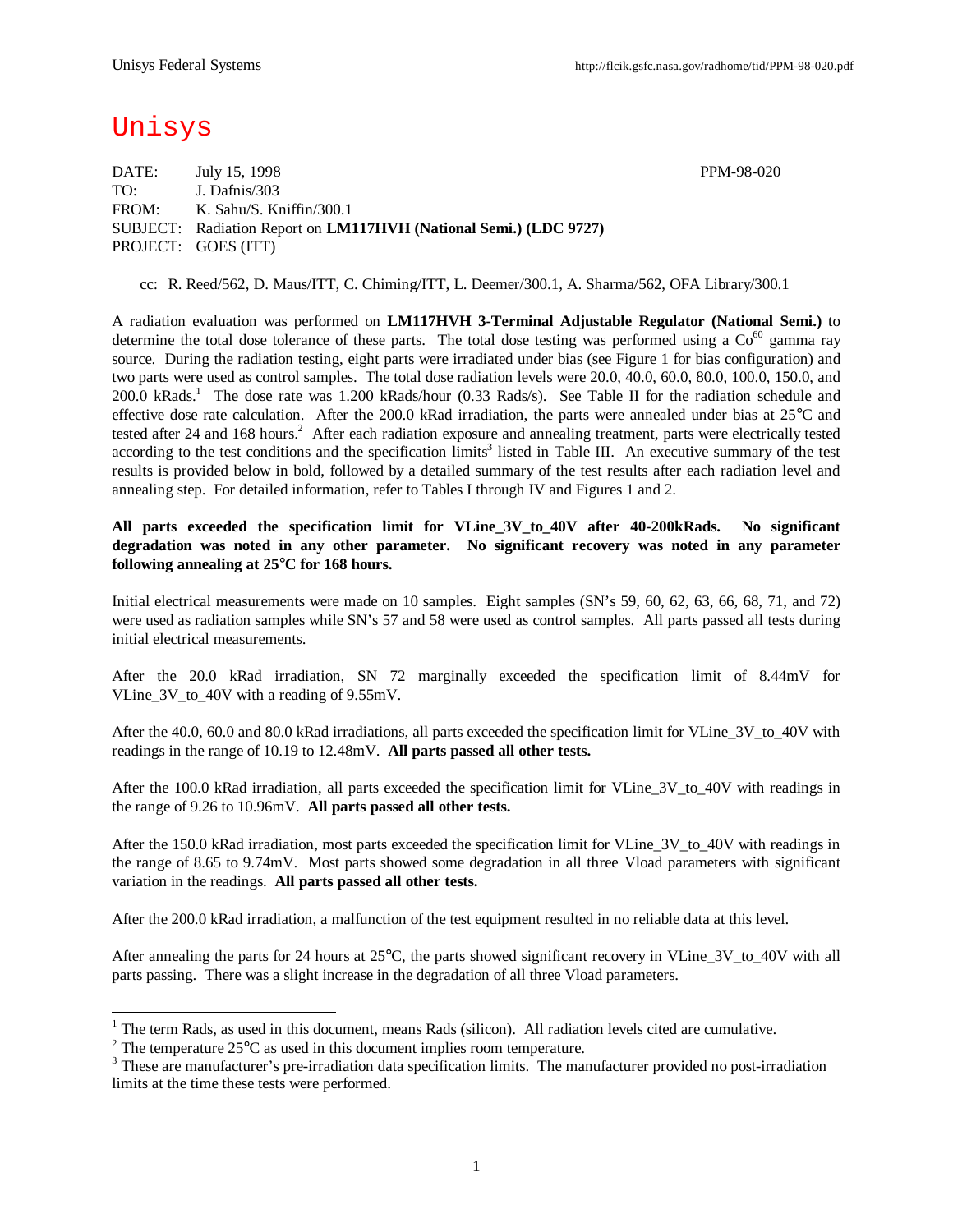After annealing the parts for 168 hours at 25°C, parts showed no significant change from the values after 24 hours annealing.

Table IV provides a summary of the test results with the mean and standard deviation values for each parameter after each irradiation exposure and annealing step.

Any further details about this evaluation can be obtained upon request. If you have any questions, please call us at (301) 731-8954.

#### \_\_\_\_\_\_\_\_\_\_\_\_\_\_\_\_\_\_\_\_\_\_\_\_\_\_\_\_\_\_\_\_\_\_\_\_\_\_\_\_\_\_\_\_\_\_\_\_\_\_\_\_\_\_\_\_\_\_\_\_\_\_\_\_\_\_\_\_\_\_\_\_\_\_\_\_\_\_\_\_\_\_\_\_\_\_\_\_\_\_\_\_ ADVISORY ON THE USE OF THIS DOCUMENT

The information contained in this document has been developed solely for the purpose of providing general guidance to employees of the Goddard Space Flight Center (GSFC). This document may be distributed outside GSFC only as a courtesy to other government agencies and contractors. Any distribution of this document, or application or use of the information contained herein, is expressly conditional upon, and is subject to, the following understandings and limitations:

(a) The information was developed for general guidance only and is subject to change at any time;

(b) The information was developed under unique GSFC laboratory conditions which may differ substantially from outside conditions;

(c) GSFC does not warrant the accuracy of the information when applied or used under other than unique GSFC laboratory conditions;

(d) The information should not be construed as a representation of product performance by either GSFC or the manufacturer;

(e) Neither the United States government nor any person acting on behalf of the United States government assumes any liability resulting from the application or use of the information.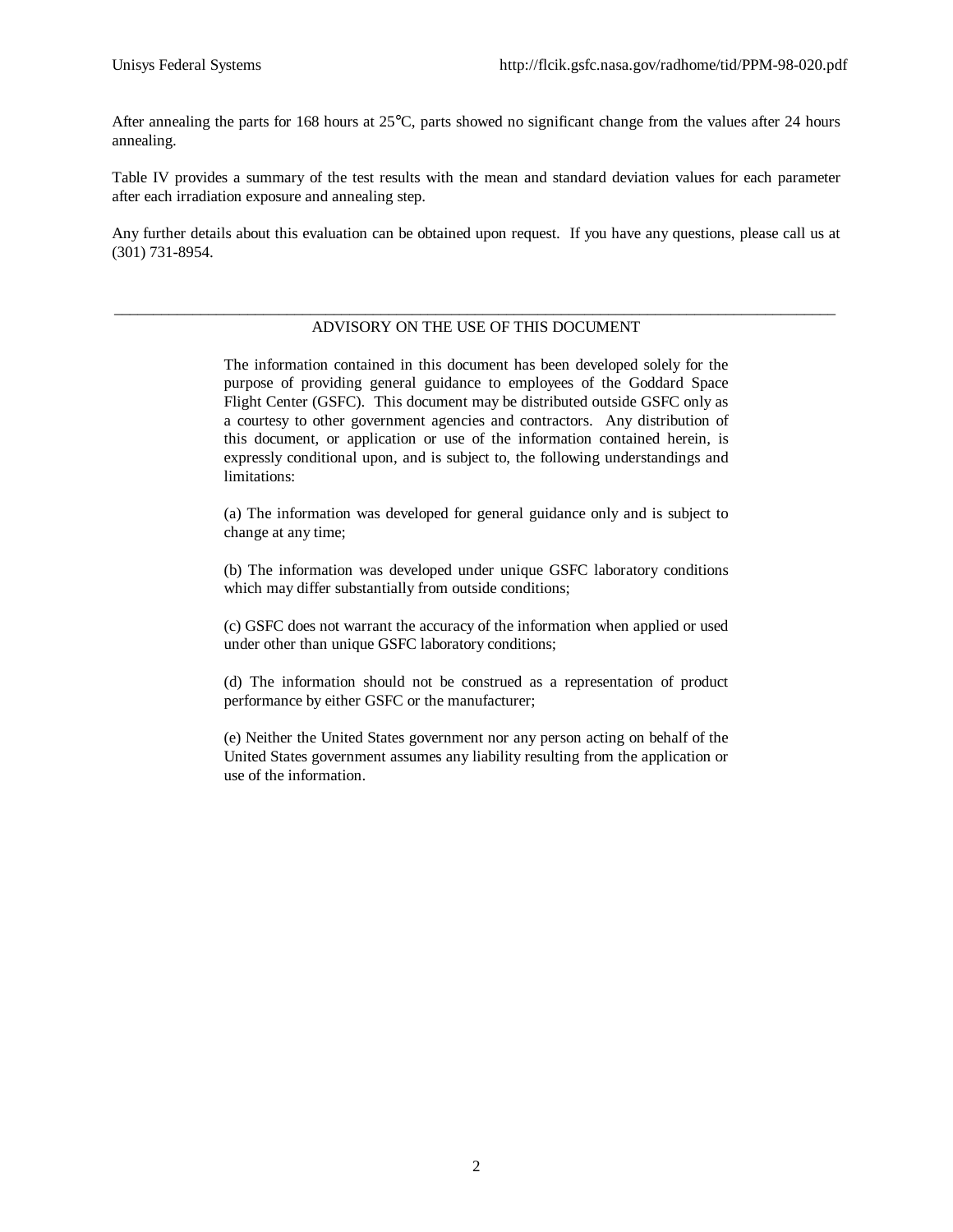

Notes:

- 1.  $R_1 = 150\Omega \pm 5\%, \frac{1}{2}W$ .
- 2.  $R_2 = 2.7k\Omega \pm 5\%, \frac{1}{2}W$ .
- 3.  $V_{CC} = 50.0V \pm 0.5V$ .
- 4. Check  $V_{\text{OUT}} \approx 24.0 V$ .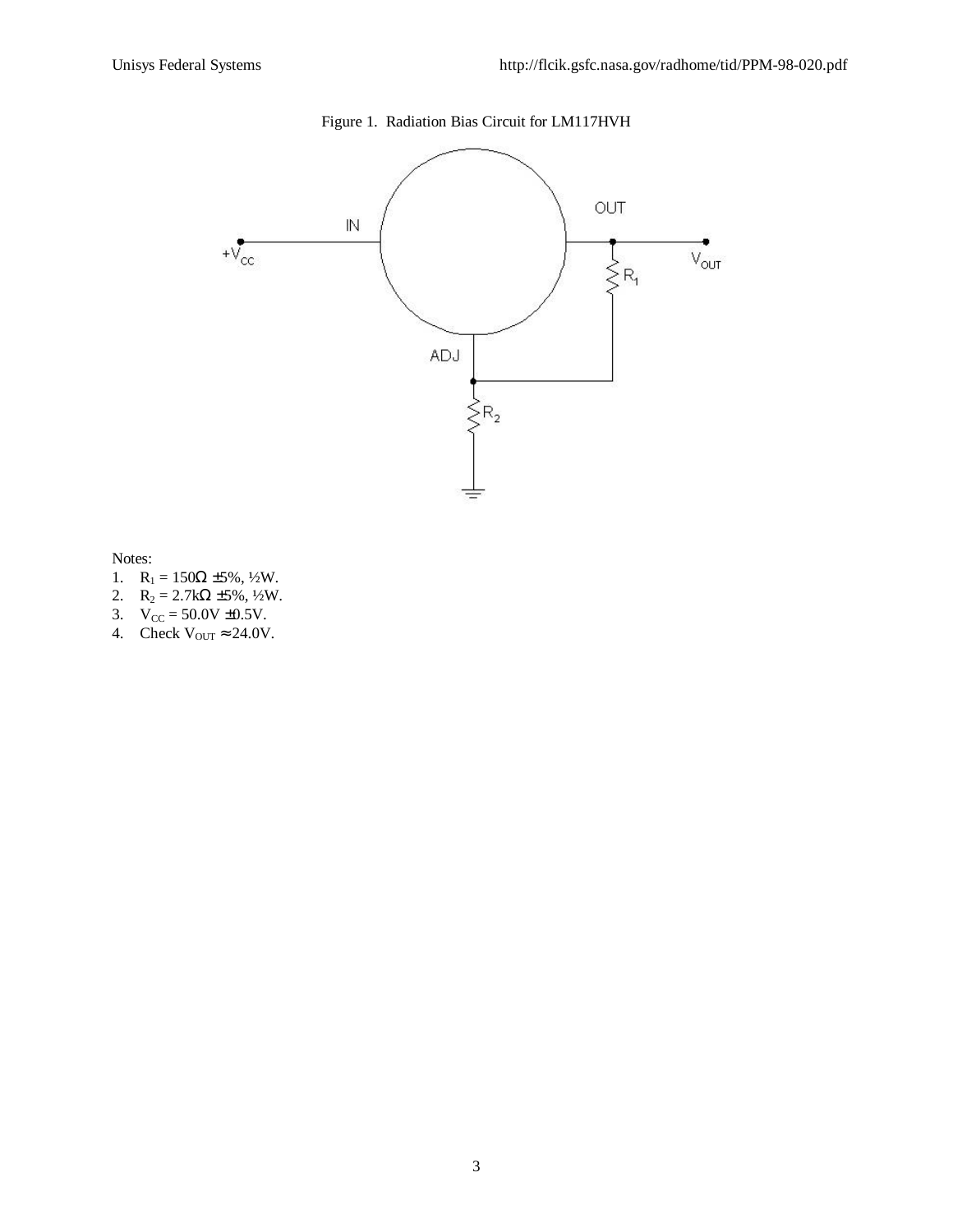| Generic Part Number:                        | LM117HVH                           |
|---------------------------------------------|------------------------------------|
| GOES (ITT) Part Number                      | LM117HVH                           |
| Charge Number:                              | C80709/C80825                      |
| Manufacturer:                               | National Semi.                     |
| Lot Date Code (LDC):                        | 9727                               |
| <b>Quantity Tested:</b>                     | 10                                 |
| Serial Number of Control Samples:           | 57, 58                             |
| <b>Serial Numbers of Radiation Samples:</b> | 59, 60, 62, 63, 66, 68, 71, and 72 |
| Part Function:                              | 3-Terminal Adjustable Regulator    |
| Part Technology:                            | Bipolar                            |
| Package Style:                              | TO-39 Can                          |
| Test Equipment:                             | A540                               |
| Test Engineer:                              | S. Archer-Davies                   |

## TABLE I. Part Information

• The manufacturer for this part guaranteed no radiation tolerance/hardness.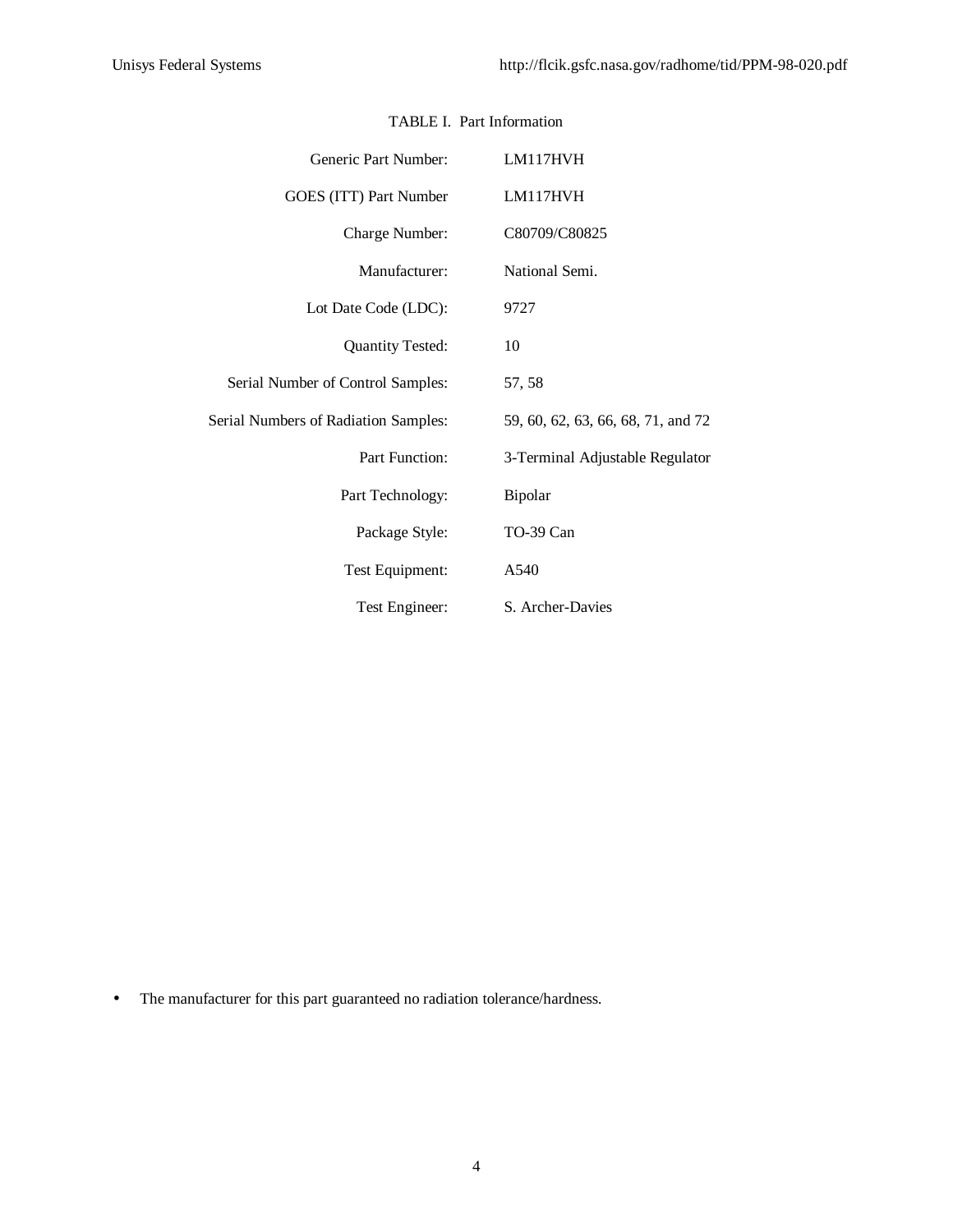| TABLE II. Radiation Schedule for LM117HVH                                                                             |  |
|-----------------------------------------------------------------------------------------------------------------------|--|
|                                                                                                                       |  |
|                                                                                                                       |  |
|                                                                                                                       |  |
|                                                                                                                       |  |
|                                                                                                                       |  |
|                                                                                                                       |  |
|                                                                                                                       |  |
|                                                                                                                       |  |
|                                                                                                                       |  |
|                                                                                                                       |  |
|                                                                                                                       |  |
|                                                                                                                       |  |
|                                                                                                                       |  |
|                                                                                                                       |  |
|                                                                                                                       |  |
|                                                                                                                       |  |
|                                                                                                                       |  |
|                                                                                                                       |  |
|                                                                                                                       |  |
|                                                                                                                       |  |
| Effective Dose Rate = 200,000 RADS/14 DAYS=595.2 RADS/HOUR=0.16 RADS/SEC                                              |  |
| The effective dose rate is lower than that of the individual rediation steps as it takes into account the weekend and |  |

The effective dose rate is lower than that of the individual radiation steps as it takes into account the weekend and the extended step.

\* This step was extended due to the weekend.

PARTS WERE IRRADIATED AND ANNEALED UNDER BIAS, SEE FIGURE 1.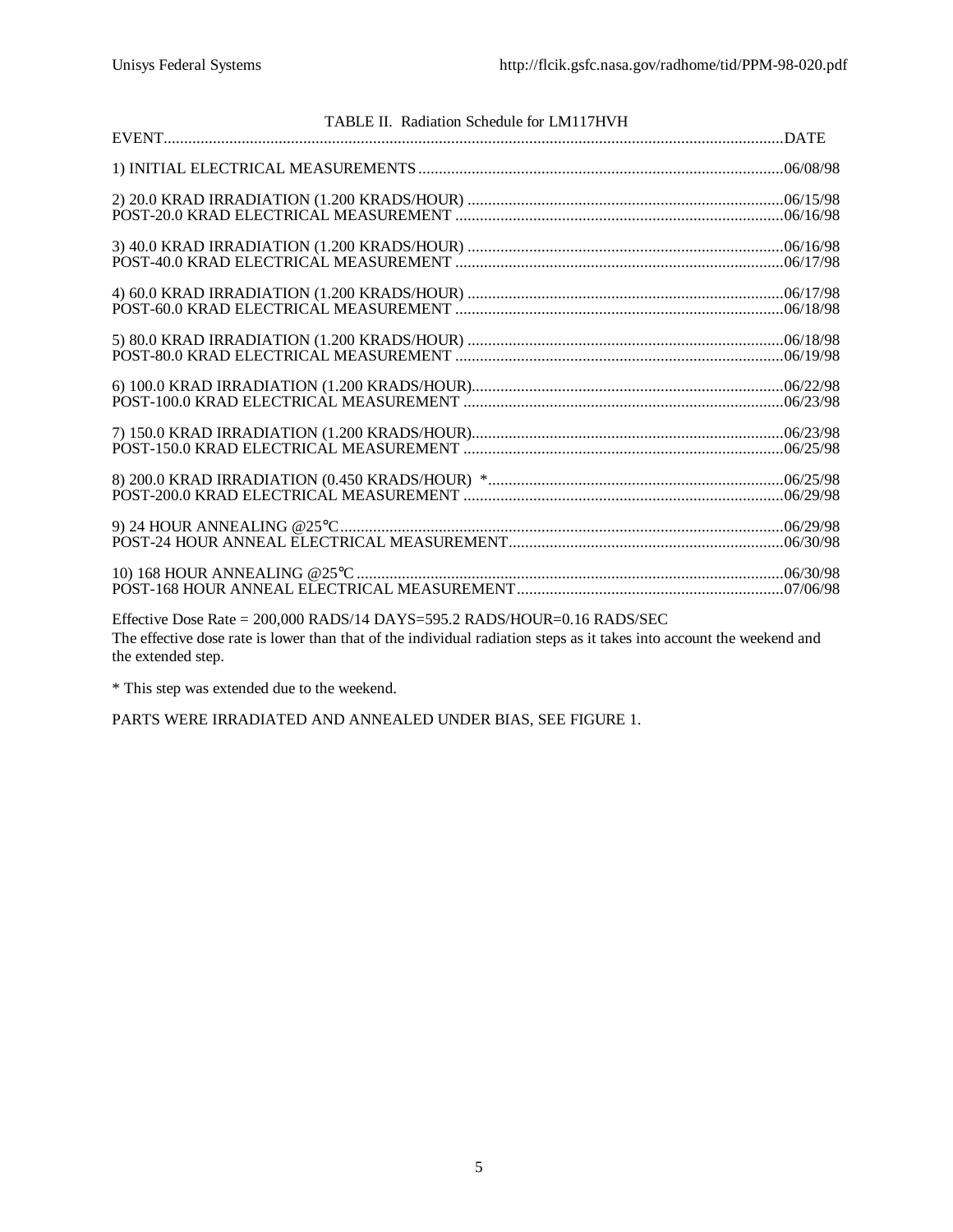| <b>Test</b>    |                           |                                                                                                                                                    | Spec.   | Lim.  |
|----------------|---------------------------|----------------------------------------------------------------------------------------------------------------------------------------------------|---------|-------|
| #              | Parameter /2              | <b>Units Test Conditions</b>                                                                                                                       | min     | max   |
| 1              | $IO$ $3V$                 | $mAV_{IN} - V_{OIT} = 3V$                                                                                                                          | $-5.0$  | 5.0   |
| $\overline{2}$ | <b>IQ 40V</b>             | $mA$ $V_{IN}$ - $V_{OUT}$ = 40V                                                                                                                    | $-5.0$  | 5.0   |
| 3              | <b>IQ 60V</b>             | $mA$ $V_{IN}$ - $V_{OUT}$ = 60V                                                                                                                    | $-8.2$  | 8.2   |
| $\overline{4}$ | <b>IADJ 3V</b>            | $mN_{\text{IN}}$ - $V_{\text{OUT}}$ = 3V                                                                                                           | $-100$  | 100   |
| 5              | IADJ 40V                  | $mN_{\text{IN}} - V_{\text{OUT}} = 40V$                                                                                                            | $-100$  | 100   |
| 6              | Delta IADJ 1              | m   10m A $\mathbf{E}$ I <sub>L</sub> $\mathbf{E}$ I <sub>MAX</sub> , 3V $\mathbf{E}$ (V <sub>IN</sub> - V <sub>OUT</sub> ) $\mathbf{\pounds}$ 60V | $-5.0$  | 5.0   |
| $\overline{7}$ | Vout at Vdiff 3V          | $V V_{\text{DIFF}} = 3V$                                                                                                                           | 1.200   | 1.300 |
| 8              | Vout at Vdiff 40V         | $VNIFF = 40V$                                                                                                                                      | 1.200   | 1.300 |
| 9              | Vout_at_Vin_60V           | $V V_{\text{DIFF}} = 60V$                                                                                                                          | 1.200   | 1.300 |
| 10             | VLine_3V_to_40V           | $mV$  3V £(V <sub>IN</sub> -V <sub>OUT</sub> ) £40V, I <sub>L</sub> = 10mA                                                                         | $-8.64$ | 8.644 |
| 11             | <b>VLine_40V_to_58.8V</b> | mV 40V $\mathbf{\mathfrak{L}}(V_{IN} - V_{OUT}) \mathbf{\mathfrak{L}}$ 58.8V, $I_L = 10mA$                                                         | $-25$   | 25    |
| 12             | VLd_3V_10_to_200mA        | $mV V_{IN} - V_{OUT} = 3V$ , 10mA £I <sub>L</sub> £200mA                                                                                           | $-15$   | 15    |
| 13             | VLd 40V 10 to 100mA       | $mV V_{IN}$ -V <sub>OUT</sub> = 40V, 10mA £I <sub>L</sub> £100mA                                                                                   | $-15$   | 15    |
| 14             | VLd 40V 10 to 150mA       | $mV V_{IN} - V_{OUT} = 40V$ , 10mA £I <sub>L</sub> £150mA                                                                                          | $-15$   | 15    |

### Table III. Electrical Characteristics of LM117HVH /1

Notes:

1/ These are the manufacturer's non-irradiated data sheet specification limits. The manufacturer provided no postirradiation limits at the time the tests were performed.

2/ For all tests,  $V_{IN} - V_{OUT} = 5V$ ,  $I_{OUT} = 0.1A$ , except where otherwise noted.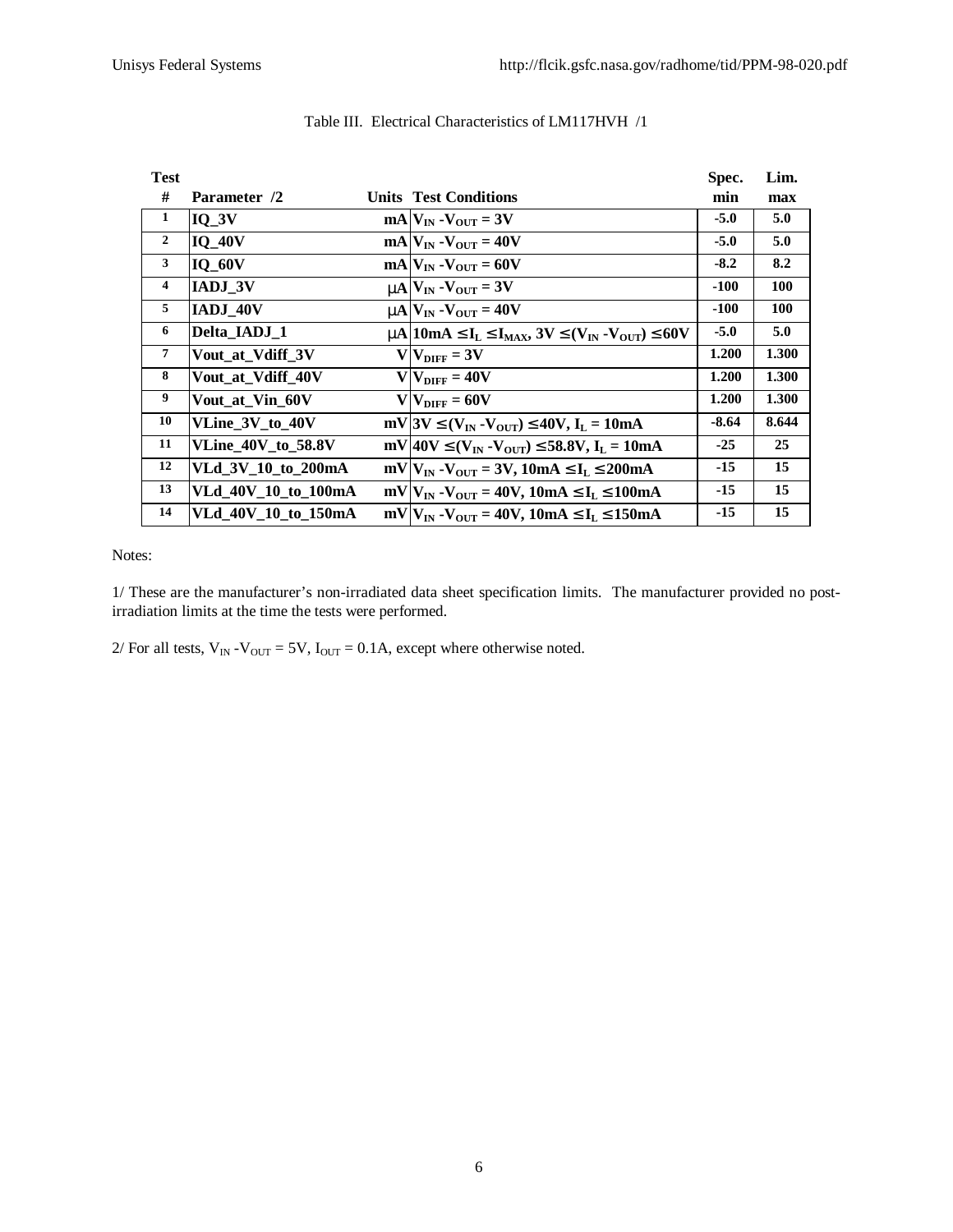|                                |                        |              |         |       |        |                | <b>Total Dose Exposure (kRads Si)</b> |              |        |              |        |               |        |              |        | <b>Annealing</b> |          |                          |               |                     |              |       |           |              |
|--------------------------------|------------------------|--------------|---------|-------|--------|----------------|---------------------------------------|--------------|--------|--------------|--------|---------------|--------|--------------|--------|------------------|----------|--------------------------|---------------|---------------------|--------------|-------|-----------|--------------|
|                                |                        |              |         |       |        | <b>Initial</b> | 20.0                                  |              | 40.0   |              | 60.0   |               | 80.0   |              | 100.0  |                  | 150.0    |                          | 200.0         |                     | 24 hours     |       | 168 hours |              |
| <b>Test</b><br>Spec. Lim. $/2$ |                        |              |         |       |        |                |                                       |              |        |              |        |               |        |              |        |                  |          | @25 $\mathrm{^{\circ}C}$ |               | @25 $\rm ^{\circ}C$ |              |       |           |              |
|                                | <b>Parameters</b>      | <b>Units</b> | min     | max   | mean   | sd             | mean                                  | sd           | mean   | sd           | mean   | sd            | mean   | sd           | mean   | sd               | mean     | sd                       | mean          | sd                  | mean         | sd    | mean      | sd           |
|                                | $IQ_3V$                | mA           | $-5.0$  | 5.0   | 0.4    |                | 0.4                                   | $\mathbf{0}$ | 0.4    | $\mathbf{0}$ | 0.4    |               | 0.3    | $\mathbf{0}$ | 0.3    |                  | 0.3      | 0.1                      | 3/            |                     | 0.3          |       | 0.3       | $\bf{0}$     |
| $\mathbf{2}$                   | $IQ_40V$               | mA           | $-5.0$  | 5.0   | 4.8    | 0.2            | 4.4                                   | 0.2          | 4.1    | 0.2          | 4.2    | 0.2           | 4.2    | 0.1          | 4.3    | 0.1              | 4.4      | 0.1                      | 3/            |                     | 4.6          | 0.1   | 4.7       | 0.1          |
| 3                              | $IO_60V$               | mA           | $-8.2$  | 8.2   | 6.7    | 0.2            | 5.7                                   | 0.3          | 5.6    | 0.1          | 5.7    | 0.1           | 5.7    | 0.1          | 5.7    | 0.1              | 5.9      | 0.1                      | 3/            |                     | 6.0          | 0.1   | 6.1       | 0.2          |
|                                | <b>IADJ 3V</b>         | ?A           | $-100$  | 100   | -1     | 0              | $-1$                                  | $\mathbf{0}$ | $-1$   | $\mathbf{0}$ | -1     |               | $-1$   | $\mathbf{0}$ | -1     |                  | -1       | $\mathbf{0}$             | 3/            |                     | $-1$         |       | $-1$      | $\mathbf{0}$ |
| 5                              | IADJ 40V               | $?^A$        | $-100$  | 100   | -1     |                | $-1$                                  | $\mathbf{0}$ | $-1$   | $\mathbf{0}$ | -1     |               | $-1$   | $\mathbf{0}$ | -1     |                  | -1       | $\mathbf{0}$             | 3/            |                     | -1           |       | $-1$      | $\mathbf{0}$ |
| 6                              | Delta IADJ 1           | ?A           | $-5.0$  | 5.0   | $-0.2$ |                | $-0.2$                                |              | $-0.2$ | $\mathbf{0}$ | $-0.2$ | 0.1           | $-0.2$ | 0.1          | $-0.3$ | 0.1              | $-0.3$   | 0.1                      | $\frac{3}{2}$ |                     | $-0.3$       | 0.1   | $-0.3$    | 0.1          |
|                                | Vout at Vdiff 3V       |              | 1.200   | 1.300 | 1.245  | 0.004          | 1.234                                 | 0.005        | 1.223  | 0.006        | 1.221  | 0.003         | 1.219  | 0.004        | 1.221  | 0.003            | 1.219    | 0.004                    | 3/            |                     | 1.228        | 0.004 | 1.220     | 0.015        |
| 8                              | Vout at Vdiff 40V      |              | 1.200   | 1.300 | 1.252  | 0.004          | 1.245                                 | 0.005        | 1.237  | 0.005        | 1.235  | 0.004         | 1.233  | 0.004        | 1.235  | 0.005            | 1.232    | 0.004                    | 3/            |                     | 1.237        | 0.004 | 1.230     | 0.015        |
| 9                              | Vout at Vin 60V        |              | 1.200   | 1.300 | 1.257  | 0.004          | 1.251                                 | 0.005        | 1.243  | 0.005        | 1.241  | 0.004         | 1.238  | 0.003        | 1.241  | 0.003            | 1.237    | 0.004                    | 3/            |                     | 1.243        | 0.004 | 1.231     | 0.018        |
| 10                             | <b>VLine 3V to 40V</b> | mV           | $-8.64$ | 8.64  | 2.92   | 0.04           | 7.67                                  | 0.80         | 10.90  | 0.82         | 11.48  | 0.52          | 11.54  | 0.47         | 9.87   | 0.45             | 5.58     | 4.61                     | 3/            |                     | 5.62         | 2.24  | 4.15      | 2.56         |
| -11                            | VLine 40V to 58.8V     | mV           | $-25$   | 25    |        | 0.1            | 5                                     | 0.1          | 6      | 0.1          | 6.     | 0.1           |        | 2.4          | 4      | 2.2              | 3        | 2.7                      | 3/            |                     | 4            | 1.6   | 3         | 2.2          |
| 12                             | VLd 3V 10 to 200mA     | mV           | $-15$   | 15    | $-7$   | 0.7            | $-7$                                  | 0.8          | -8     | 0.7          | $-10$  | $2.6^{\circ}$ | $-10$  | 2.9          | $-10$  | 2.7              | $-27$    | 62                       | 3/            |                     | $-182$       | 418   | $-309$    | 511          |
| 13                             | VLd 40V 10 to 100mA    | mV           | $-15$   | 15    |        | 0.5            | 3                                     | 0.6          | 3      | 0.6          |        | 0.9           | 3      | 1.7          | 3      | 1.3              | 18       | 33                       | 3/            |                     | $\mathbf{2}$ | 25    |           | 50           |
| 14                             | VLd 40V 10 to 150mA mV |              | $-15$   | 15    | $-4$   | 0.5            | -5                                    | 0.5          | -5     | 0.5          | -6     | 2.2           | -6     | 2.5          | -6     | 2.3              | $\Omega$ | 38                       | $\frac{3}{2}$ |                     | $-11$        | 34    | -60       | 134          |

# **TABLE IV: Summary of Electrical Measurements after Total Dose Exposures and Annealing for LM117HVH /1**

Notes:

1/ The mean and standard deviation values were calculated over the eight parts irradiated in this testing. The control samples remained constant throughout testing and are not included in this table.

2/ These are manufacturer's pre-irradiation data sheet specification limits. No post-irradiation limits were provided by the manufacturer at the time the tests were performed.

3/ Due to test equipment malfunction, no reliable data was able to be taken just after the 200kRad exposure.

**Radiation sensitive parameter: Vline\_3V\_to\_40V.**